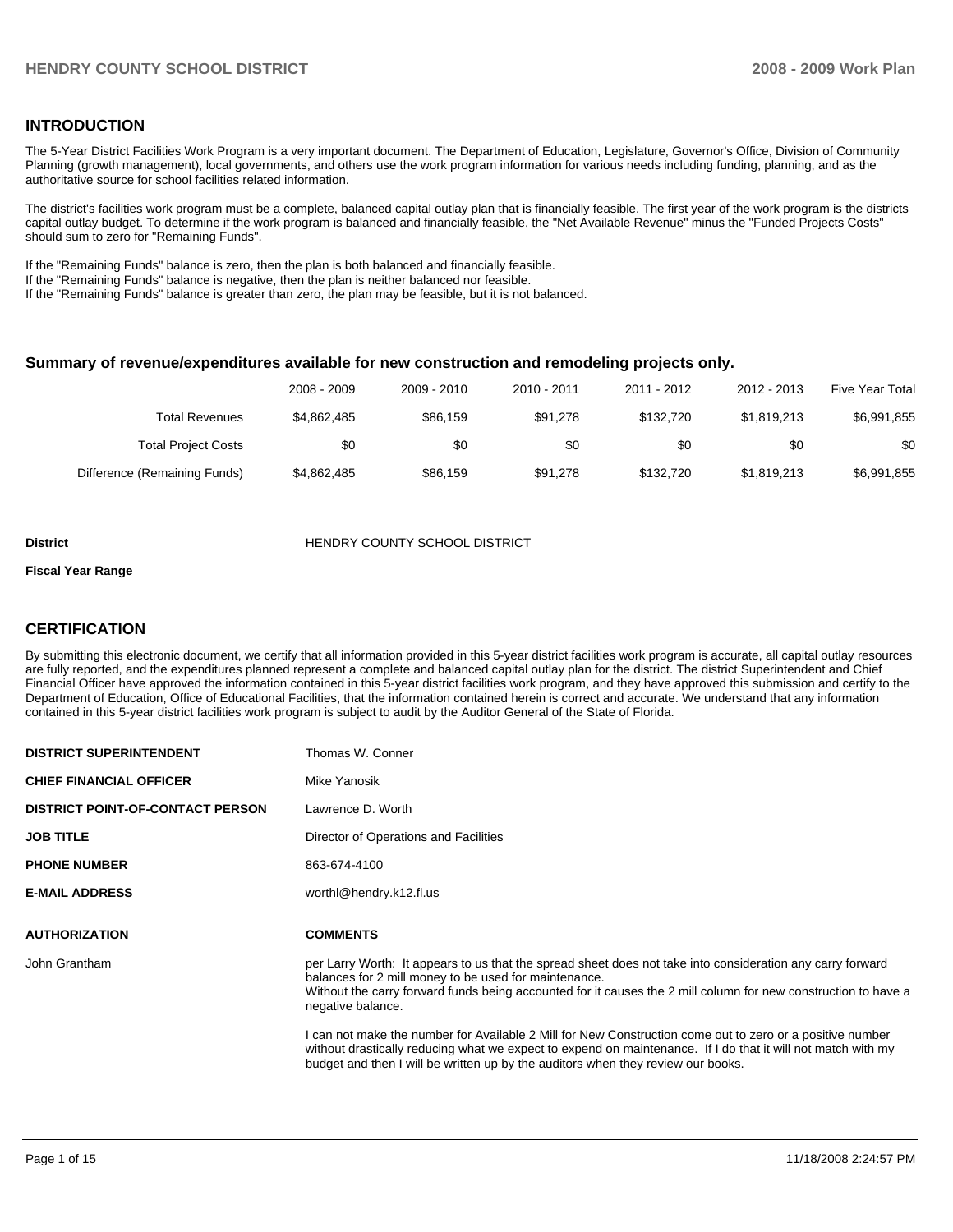# **Expenditures**

#### **Expenditure for Maintenance, Repair and Renovation from 2-Mills and PECO**

Annually, prior to the adoption of the district school budget, each school board must prepare a tentative district facilities work program that includes a schedule of major repair and renovation projects necessary to maintain the educational and ancillary facilities of the district.

|                                  | Item                                                                                                                                                                                                                                                                                                                                                                                                                                                                                            | 2008 - 2009<br><b>Actual Budget</b> | 2009 - 2010<br>Projected | 2010 - 2011<br>Projected | 2011 - 2012<br>Projected | 2012 - 2013<br>Projected | <b>Total</b> |
|----------------------------------|-------------------------------------------------------------------------------------------------------------------------------------------------------------------------------------------------------------------------------------------------------------------------------------------------------------------------------------------------------------------------------------------------------------------------------------------------------------------------------------------------|-------------------------------------|--------------------------|--------------------------|--------------------------|--------------------------|--------------|
| <b>HVAC</b>                      |                                                                                                                                                                                                                                                                                                                                                                                                                                                                                                 | \$0                                 | \$0                      | \$0                      | \$0                      | \$0                      | \$0          |
|                                  | Locations: No Locations for this expenditure.                                                                                                                                                                                                                                                                                                                                                                                                                                                   |                                     |                          |                          |                          |                          |              |
| Flooring                         |                                                                                                                                                                                                                                                                                                                                                                                                                                                                                                 | \$0                                 | \$0                      | \$0                      | \$0                      | \$0                      | \$0          |
|                                  | Locations: No Locations for this expenditure.                                                                                                                                                                                                                                                                                                                                                                                                                                                   |                                     |                          |                          |                          |                          |              |
| Roofing                          |                                                                                                                                                                                                                                                                                                                                                                                                                                                                                                 | \$0                                 | \$0                      | \$0                      | \$0                      | \$0                      | \$0          |
|                                  | Locations: No Locations for this expenditure.                                                                                                                                                                                                                                                                                                                                                                                                                                                   |                                     |                          |                          |                          |                          |              |
| Safety to Life                   |                                                                                                                                                                                                                                                                                                                                                                                                                                                                                                 | \$0                                 | \$0                      | \$0                      | \$0                      | \$0                      | \$0          |
|                                  | Locations: No Locations for this expenditure.                                                                                                                                                                                                                                                                                                                                                                                                                                                   |                                     |                          |                          |                          |                          |              |
| Fencing                          |                                                                                                                                                                                                                                                                                                                                                                                                                                                                                                 | \$0                                 | \$0                      | \$0                      | \$0                      | \$0                      | \$0          |
|                                  | Locations: No Locations for this expenditure.                                                                                                                                                                                                                                                                                                                                                                                                                                                   |                                     |                          |                          |                          |                          |              |
| Parking                          |                                                                                                                                                                                                                                                                                                                                                                                                                                                                                                 | \$0                                 | \$0                      | \$0                      | \$0                      | \$0                      | \$0          |
|                                  | Locations: No Locations for this expenditure.                                                                                                                                                                                                                                                                                                                                                                                                                                                   |                                     |                          |                          |                          |                          |              |
| Electrical                       |                                                                                                                                                                                                                                                                                                                                                                                                                                                                                                 | \$0                                 | \$0                      | \$0                      | \$0                      | \$0                      | \$0          |
|                                  | Locations: No Locations for this expenditure.                                                                                                                                                                                                                                                                                                                                                                                                                                                   |                                     |                          |                          |                          |                          |              |
| Fire Alarm                       |                                                                                                                                                                                                                                                                                                                                                                                                                                                                                                 | \$0                                 | \$0                      | \$0                      | \$0                      | \$0                      | \$0          |
|                                  | Locations: No Locations for this expenditure.                                                                                                                                                                                                                                                                                                                                                                                                                                                   |                                     |                          |                          |                          |                          |              |
| Telephone/Intercom System        |                                                                                                                                                                                                                                                                                                                                                                                                                                                                                                 | \$0                                 | \$0                      | \$0                      | \$0                      | \$0                      | \$0          |
|                                  | Locations: No Locations for this expenditure.                                                                                                                                                                                                                                                                                                                                                                                                                                                   |                                     |                          |                          |                          |                          |              |
| <b>Closed Circuit Television</b> |                                                                                                                                                                                                                                                                                                                                                                                                                                                                                                 | \$0                                 | \$0                      | \$0                      | \$0                      | \$0                      | \$0          |
|                                  | Locations: No Locations for this expenditure.                                                                                                                                                                                                                                                                                                                                                                                                                                                   |                                     |                          |                          |                          |                          |              |
| Paint                            |                                                                                                                                                                                                                                                                                                                                                                                                                                                                                                 | \$0                                 | \$0                      | \$0                      | \$0                      | \$0                      | \$0          |
|                                  | Locations: No Locations for this expenditure.                                                                                                                                                                                                                                                                                                                                                                                                                                                   |                                     |                          |                          |                          |                          |              |
| Maintenance/Repair               |                                                                                                                                                                                                                                                                                                                                                                                                                                                                                                 | \$1,225,000                         | \$1,225,000              | \$1,225,000              | \$1,225,000              | \$1,225,000              | \$6,125,000  |
| Locations:                       | CENTRAL ELEMENTARY, CLEWISTON ADMINISTRATIVE OFFICES, CLEWISTON MIDDLE, CLEWISTON SENIOR HIGH, CLEWISTON<br>TRANSPORTATION, CLEWISTON YOUTH DEVELOPMENT ACADEMY, COUNTRY OAKS ELEMENTARY, EASTSIDE ELEMENTARY,<br>EDWARD A UPTHEGROVE ELEMENTARY, LA BELLE ELEMENTARY, LA BELLE SENIOR HIGH, LA BELLE WAREHOUSE (PRINT SHOP,<br>MAINT, & TRANS), LABELLE MIDDLE, LABELLE YOUTH DEVELOPMENT ACADEMY, SUPERINTENDENT'S OFFICE(ANNEX),<br>SUPERINTENDENT'S OFFICE(COURTHOUSE), WESTSIDE ELEMENTARY |                                     |                          |                          |                          |                          |              |
|                                  | <b>Sub Total:</b>                                                                                                                                                                                                                                                                                                                                                                                                                                                                               | \$1,225,000                         | \$1,225,000              | \$1,225,000              | \$1,225,000              | \$1,225,000              | \$6,125,000  |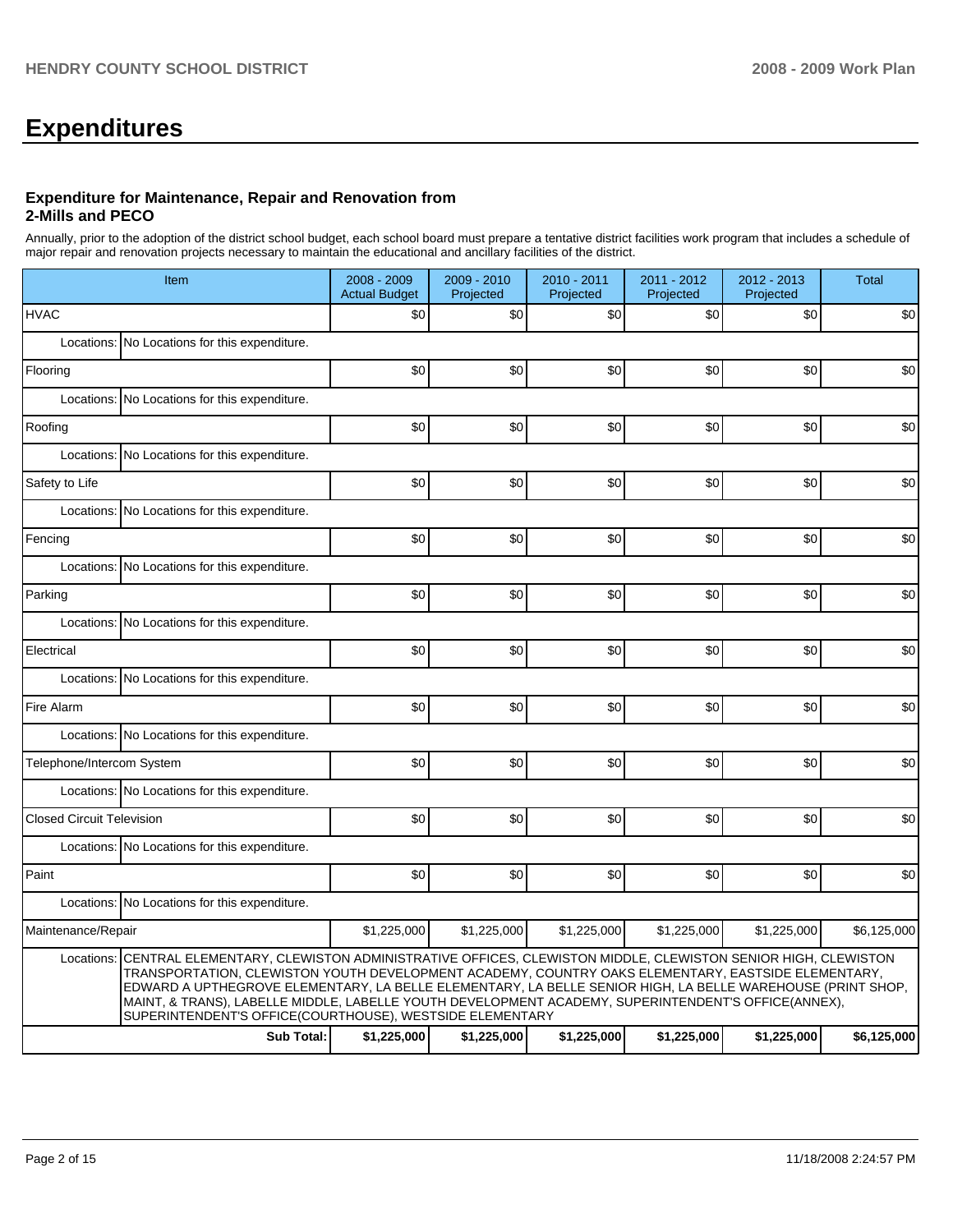| IPECO Maintenance Expenditures | \$434,501 | \$521,802 | \$698,357 | \$660,601 | \$658,295 | \$2,973,556 |
|--------------------------------|-----------|-----------|-----------|-----------|-----------|-------------|
| Two Mill Sub Total:            | \$790,499 | \$703,198 | \$526,643 | \$564,399 | \$566,705 | \$3,151,444 |

No items have been specified.

| Total:<br>\$1.225,000<br>.1.225.000<br>1.225.000'<br>.225.000<br>1.225.000<br>-5.000<br>$\overline{AB}$<br>. .<br>\$6.<br>-4<br>- 51<br>. |
|-------------------------------------------------------------------------------------------------------------------------------------------|
|-------------------------------------------------------------------------------------------------------------------------------------------|

#### **Local Two Mill Expenditure For Maintenance, Repair and Renovation**

Anticipated expenditures expected from local funding sources over the years covered by the current work plan.

| Item                                    | 2008 - 2009<br><b>Actual Budget</b> | 2009 - 2010<br>Projected | 2010 - 2011<br>Projected | 2011 - 2012<br>Projected | $2012 - 2013$<br>Projected | <b>Total</b>     |
|-----------------------------------------|-------------------------------------|--------------------------|--------------------------|--------------------------|----------------------------|------------------|
| Remaining Maint and Repair from 2 Mills | \$790,499                           | \$703,198                | \$526,643                | \$564,399                | \$566,705                  | \$3,151,444      |
| Maintenance/Repair Salaries             | \$0                                 | \$0                      | \$0                      | \$0                      | \$0                        | \$0              |
| <b>School Bus Purchases</b>             | \$510,000                           | \$340,000                | \$340,000                | \$340,000                | \$340,000                  | \$1,870,000      |
| <b>Other Vehicle Purchases</b>          | \$85,000                            | \$50,000                 | \$50,000                 | \$50,000                 | \$75,000                   | \$310,000        |
| Capital Outlay Equipment                | \$100,000                           | \$125,000                | \$125,000                | \$125,000                | \$125,000                  | \$600,000        |
| Rent/Lease Payments                     | \$0                                 | \$0                      | \$0                      | \$0                      | \$0                        | \$0 <sub>1</sub> |
| <b>COP Debt Service</b>                 | \$0                                 | \$0                      | \$0                      | \$0                      | \$0                        | \$0              |
| Rent/Lease Relocatables                 | \$184,131                           | \$0                      | \$0                      | \$0                      | \$0                        | \$184,131        |
| <b>Environmental Problems</b>           | \$0                                 | \$0                      | \$0                      | \$0                      | \$0                        | \$0              |
| ls.1011.14 Debt Service                 | \$29,172                            | \$29,172                 | \$29,172                 | \$29,172                 | \$29,172                   | \$145,860        |
| <b>Special Facilities Account</b>       | \$0                                 | \$0                      | \$0                      | \$0                      | \$0                        | \$0              |
| Qzab payment                            | \$158,053                           | \$158,053                | \$158,053                | \$158,053                | \$158,053                  | \$790,265        |
| purchase Modulars                       | \$130,000                           | \$130,000                | \$130,000                | \$130,000                | \$130,000                  | \$650,000        |
| Transfer to Gen. Fund                   | \$1,042,000                         | \$1,042,000              | \$1,042,000              | \$1,042,000              | \$1,042,000                | \$5,210,000      |
| <b>Local Expenditure Totals:</b>        | \$3,028,855                         | \$2,577,423              | \$2,400,868              | \$2,438,624              | \$2,465,930                | \$12,911,700     |

# **Revenue**

#### **2 Mill Revenue Source**

Schedule of Estimated Capital Outlay Revenue from each currently approved source which is estimated to be available for expenditures on the projects included in the tentative district facilities work program. All amounts are NET after considering carryover balances, interest earned, new COP's, 1011.14 and 1011.15 loans, etc. Districts cannot use 2-Mill funds for salaries except for those explicitly associated with maintenance/repair projects. (1011.71 (5), F.S.)

| Item                                            | Fund | $2008 - 2009$<br><b>Actual Value</b> | $2009 - 2010$<br>Projected | $2010 - 2011$<br>Projected | 2011 - 2012<br>Projected | $2012 - 2013$<br>Projected | Total            |
|-------------------------------------------------|------|--------------------------------------|----------------------------|----------------------------|--------------------------|----------------------------|------------------|
| (1) Non-exempt property<br>lassessed valuation_ |      | \$2,455,380,318                      | \$2,209,842,286            | \$1.988.858.057            | \$1,988,858,057          | \$2,209,842,286            | \$10,852,781,004 |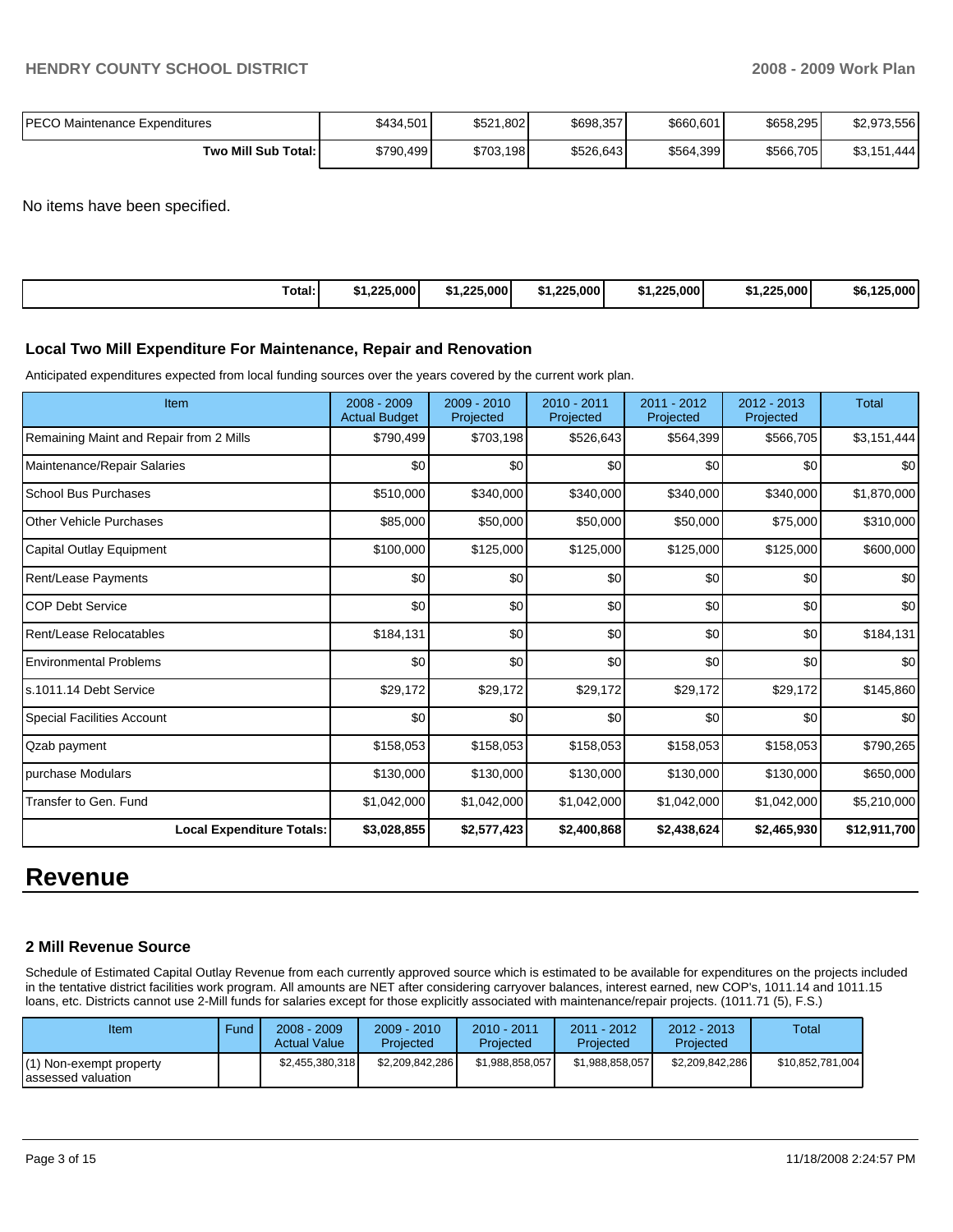| (2) The Millege projected for<br>discretionary capital outlay per<br>s.1011.71 |       | 1.00        | 1.00 <sub>1</sub> | 1.00        | 1.00        | 1.75        |              |
|--------------------------------------------------------------------------------|-------|-------------|-------------------|-------------|-------------|-------------|--------------|
| (3) Full value of the 2-Mill<br>discretionary capital outlay per<br>ls.1011.71 |       | \$4,082,070 | \$3,673,863       | \$3,306,477 | \$3,306,477 | \$3,673,863 | \$18,042,750 |
| (4) Value of the portion of the 2-<br>Mills ACTUALLY levied                    | 370 l | \$2,332.611 | \$2,099,350       | \$1,889,415 | \$1,889,415 | \$3,673,863 | \$11,884,654 |
| $(5)$ Difference of lines (3) and (4)                                          |       | \$1,749,459 | \$1,574,513       | \$1,417,062 | \$1,417,062 | \$0         | \$6,158,096  |

# **PECO Revenue Source**

The figure in the row designated "PECO Maintenance" will be subtracted from funds available for new construction because PECO maintenance dollars cannot be used for new construction.

| <b>Item</b>                           | Fund             | $2008 - 2009$<br><b>Actual Budget</b> | $2009 - 2010$<br>Projected | $2010 - 2011$<br>Projected | $2011 - 2012$<br>Projected | $2012 - 2013$<br>Projected | Total       |
|---------------------------------------|------------------|---------------------------------------|----------------------------|----------------------------|----------------------------|----------------------------|-------------|
| IPECO New Construction                | 340 <sub>l</sub> | \$170.853                             | \$0                        | \$38,499                   | \$117.697                  | \$47,048                   | \$374.097   |
| <b>IPECO Maintenance Expenditures</b> |                  | \$434.501                             | \$521,802                  | \$698.357                  | \$660.601                  | \$658.295                  | \$2,973,556 |
|                                       |                  | \$605.354                             | \$521,802                  | \$736.856                  | \$778.298                  | \$705,343                  | \$3,347,653 |

# **CO & DS Revenue Source**

Revenue from Capital Outlay and Debt Service funds.

| Item                                            | Fund | $2008 - 2009$<br><b>Actual Budget</b> | $2009 - 2010$<br>Projected | $2010 - 2011$<br>Projected | 2011 - 2012<br>Projected | $2012 - 2013$<br>Projected | Total     |
|-------------------------------------------------|------|---------------------------------------|----------------------------|----------------------------|--------------------------|----------------------------|-----------|
| CO & DS Cash Flow-through<br><b>Distributed</b> | 360  | \$48.936                              | \$48.936                   | \$48.936                   | \$48.936                 | \$48.936                   | \$244,680 |
| CO & DS Interest on<br>Undistributed CO         | 360  | \$6,501                               | \$6,501                    | \$6,501                    | \$6,501                  | \$6,501                    | \$32,505  |
|                                                 |      | \$55,437                              | \$55,437                   | \$55,437                   | \$55,437                 | \$55,437                   | \$277,185 |

#### **Fair Share Revenue Source**

All legally binding commitments for proportionate fair-share mitigation for impacts on public school facilities must be included in the 5-year district work program. Nothing reported for this section.

#### **Sales Surtax Referendum**

Specific information about any referendum for a 1-cent or ½-cent surtax referendum during the previous year.

**Did the school district hold a surtax referendum during the past fiscal year 2007 - 2008?** No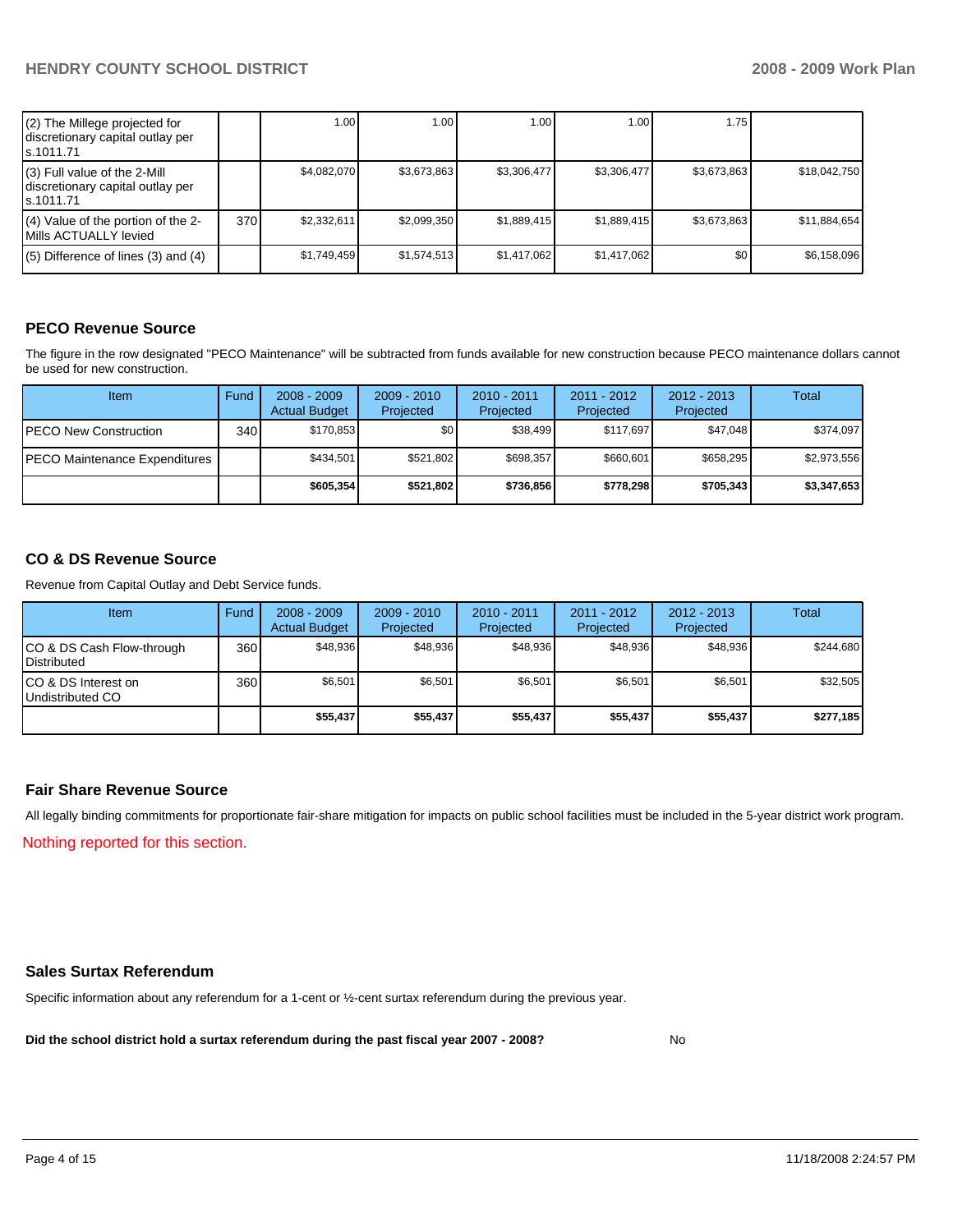## **Additional Revenue Source**

Any additional revenue sources

| Item                                                                                                   | $2008 - 2009$<br><b>Actual Value</b> | 2009 - 2010<br>Projected | 2010 - 2011<br>Projected | 2011 - 2012<br>Projected | 2012 - 2013<br>Projected | <b>Total</b> |
|--------------------------------------------------------------------------------------------------------|--------------------------------------|--------------------------|--------------------------|--------------------------|--------------------------|--------------|
| Proceeds from a s.1011.14/15 F.S. Loans                                                                | \$0                                  | \$0                      | \$0                      | \$0                      | \$0                      | \$0          |
| District Bonds - Voted local bond<br>referendum proceeds per s.9, Art VII<br><b>State Constitution</b> | \$0                                  | \$0                      | \$0                      | \$0                      | \$0                      | \$0          |
| Proceeds from Special Act Bonds                                                                        | \$0                                  | \$0                      | \$0                      | \$0                      | \$0                      | \$0          |
| Estimated Revenue from CO & DS Bond<br>Sale                                                            | \$0                                  | \$0                      | \$0                      | \$0                      | \$0                      | \$0          |
| Proceeds from Voted Capital<br>Improvements millage                                                    | \$0                                  | \$0                      | \$0                      | \$0                      | \$0                      | \$0          |
| Other Revenue for Other Capital Projects                                                               | \$0                                  | \$0                      | \$0                      | \$0                      | \$0                      | \$0          |
| Proceeds from 1/2 cent sales surtax<br>authorized by school board                                      | \$0                                  | \$0                      | \$0                      | \$0                      | \$0                      | \$0          |
| Proceeds from local governmental<br>infrastructure sales surtax                                        | \$0                                  | \$0                      | \$0                      | \$0                      | \$0                      | \$0          |
| Proceeds from Certificates of<br>Participation (COP's) Sale                                            | \$0                                  | \$0                      | \$0                      | \$0                      | \$0                      | \$0          |
| Classrooms First Bond proceeds amount<br>authorized in FY 1997-98                                      | \$0                                  | \$0                      | \$0                      | \$0                      | \$0                      | \$0          |
| <b>Classrooms for Kids</b>                                                                             | \$0                                  | \$0                      | \$0                      | \$0                      | \$0                      | \$0          |
| <b>District Equity Recognition</b>                                                                     | \$0                                  | \$0                      | \$0                      | \$0                      | \$0                      | \$0          |
| <b>Federal Grants</b>                                                                                  | \$0                                  | \$0                      | \$0                      | \$0                      | \$0                      | \$0          |
| Proportionate share mitigation (actual<br>cash revenue only, not in kind donations)                    | \$0                                  | \$0                      | \$0                      | \$0                      | \$0                      | \$0          |
| Impact fees received                                                                                   | \$0                                  | \$0                      | \$0                      | \$0                      | \$0                      | \$0          |
| Private donations                                                                                      | \$0                                  | \$0                      | \$0                      | \$0                      | \$0                      | \$0          |
| Grants from local governments or not-for-<br>profit organizations                                      | \$0                                  | \$0                      | \$0                      | \$0                      | \$0                      | \$0          |
| Interest, Including Profit On Investment                                                               | \$46,100                             | \$8,795                  | \$8,795                  | \$8,795                  | \$8,795                  | \$81,280     |
| Revenue from Bonds pledging proceeds<br>from 1 cent or 1/2 cent Sales Surtax                           | \$0                                  | \$0                      | \$0                      | \$0                      | \$0                      | \$0          |
| Fund Balance Carried Forward                                                                           | \$5,286,339                          | \$500,000                | \$500,000                | \$500,000                | \$500,000                | \$7,286,339  |
| Obligated Fund Balance Carried Forward                                                                 | \$0                                  | \$0                      | \$0                      | \$0                      | \$0                      | \$0          |
| <b>Special Facilities Account</b>                                                                      | \$0                                  | \$0                      | \$0                      | \$0                      | \$0                      | \$0          |
| One Cent - 1/2 Cent Sales Surtax Debt<br>Service                                                       | \$0                                  | \$0                      | \$0                      | \$0                      | \$0                      | \$0          |
| <b>Subtotal</b>                                                                                        | \$5,332,439                          | \$508,795                | \$508,795                | \$508,795                | \$508,795                | \$7,367,619  |

# **Total Revenue Summary**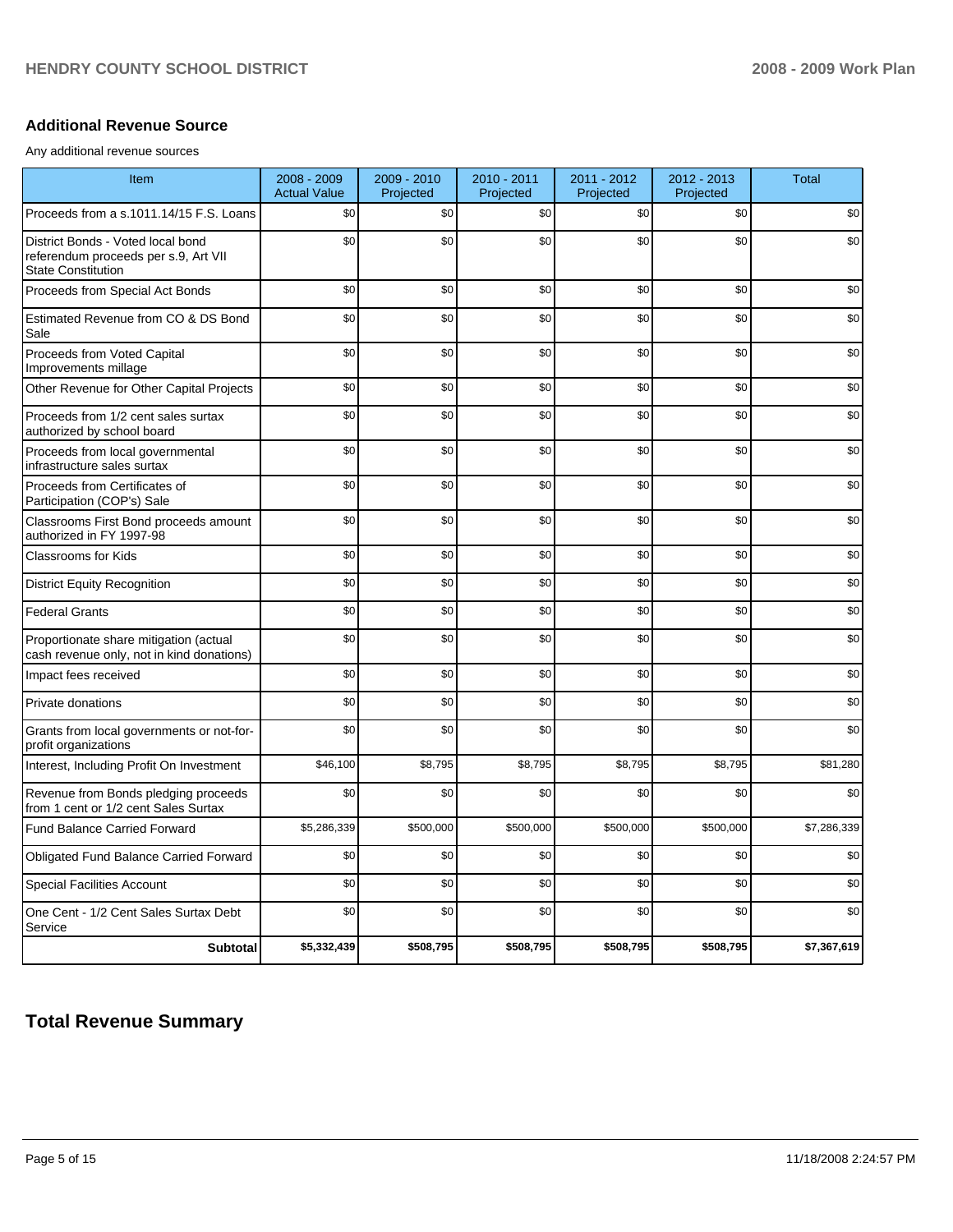# **HENDRY COUNTY SCHOOL DISTRICT 2008 - 2009 Work Plan**

| <b>Item Name</b>                                       | $2008 - 2009$<br><b>Budget</b> | $2009 - 2010$<br>Projected | $2010 - 2011$<br>Projected | $2011 - 2012$<br>Projected | $2012 - 2013$<br>Projected | <b>Five Year Total</b> |
|--------------------------------------------------------|--------------------------------|----------------------------|----------------------------|----------------------------|----------------------------|------------------------|
| Local Two Mill Discretionary Capital<br>Outlay Revenue | \$2,332,611                    | \$2,099,350                | \$1,889,415                | \$1,889,415                | \$3,673,863                | \$11,884,654           |
| PECO and 2 Mill Maint and Other 2 Mill<br>Expenditures | (\$3,028,855)                  | (\$2,577,423)              | (\$2,400,868)              | (\$2,438,624)              | (\$2,465,930)              | (\$12,911,700)         |
| <b>PECO Maintenance Revenue</b>                        | \$434.501                      | \$521,802                  | \$698,357                  | \$660.601                  | \$658,295                  | \$2,973,556            |
| <b>Available 2 Mill for New Construction</b>           | (\$696, 244)                   | ( \$478,073)               | (\$511,453)                | (\$549,209)                | \$1,207,933                | (\$1,027,046)          |

| <b>Item Name</b>                      | $2008 - 2009$<br><b>Budget</b> | $2009 - 2010$<br>Projected | 2010 - 2011<br>Projected | $2011 - 2012$<br>Projected | $2012 - 2013$<br>Projected | <b>Five Year Total</b> |
|---------------------------------------|--------------------------------|----------------------------|--------------------------|----------------------------|----------------------------|------------------------|
| ICO & DS Revenue                      | \$55,437                       | \$55,437                   | \$55,437                 | \$55,437                   | \$55,437                   | \$277,185              |
| <b>IPECO New Construction Revenue</b> | \$170,853                      | \$0                        | \$38,499                 | \$117,697                  | \$47.048                   | \$374,097              |
| IOther/Additional Revenue             | \$5,332,439                    | \$508,795                  | \$508,795                | \$508,795                  | \$508,795                  | \$7,367,619            |
| <b>Total Additional Revenuel</b>      | \$5,558,729                    | \$564,232                  | \$602,731                | \$681,929                  | \$611,280                  | \$8,018,901            |
| <b>Total Available Revenue</b>        | \$4,862,485                    | \$86,159                   | \$91.278                 | \$132.720                  | \$1,819,213                | \$6,991,855            |

# **Project Schedules**

# **Capacity Project Schedules**

A schedule of capital outlay projects necessary to ensure the availability of satisfactory classrooms for the projected student enrollment in K-12 programs.

| <b>Project Description</b>          | Location                                                             |                  | $2008 - 2009$ | $2009 - 2010$ | 2010 - 2011  | 2011 - 2012 | $2012 - 2013$ | Total    | Funded             |
|-------------------------------------|----------------------------------------------------------------------|------------------|---------------|---------------|--------------|-------------|---------------|----------|--------------------|
| Classroom/Administr<br>ation Bldg.  | LABELLE MIDDLE                                                       | Planned<br>Cost: | \$0           | \$0           | \$0          | \$0         | \$0           |          | \$0 Yes            |
|                                     | <b>Student Stations:</b><br><b>Total Classrooms:</b><br>Gross Sq Ft: |                  | 0             |               |              |             |               |          |                    |
|                                     |                                                                      |                  | $\Omega$      |               | $\Omega$     |             | $\Omega$      | $\Omega$ |                    |
|                                     |                                                                      |                  | $\Omega$      |               | U            |             | $\Omega$      | $\cap$   |                    |
| New Elementary<br>School in LaBelle | Location not<br>specified                                            | Planned<br>Cost: | \$0           | \$0           | \$0          | \$0         | \$0           |          | \$0 <sup>Yes</sup> |
|                                     | <b>Student Stations:</b>                                             |                  | $\Omega$      | <sup>n</sup>  | <sup>0</sup> |             | $\Omega$      | $\Omega$ |                    |
|                                     | <b>Total Classrooms:</b>                                             |                  | $\Omega$      |               | O            |             | $\Omega$      | $\cap$   |                    |
|                                     |                                                                      | Gross Sq Ft:     | $\Omega$      |               | $\Omega$     |             | $\Omega$      | $\Omega$ |                    |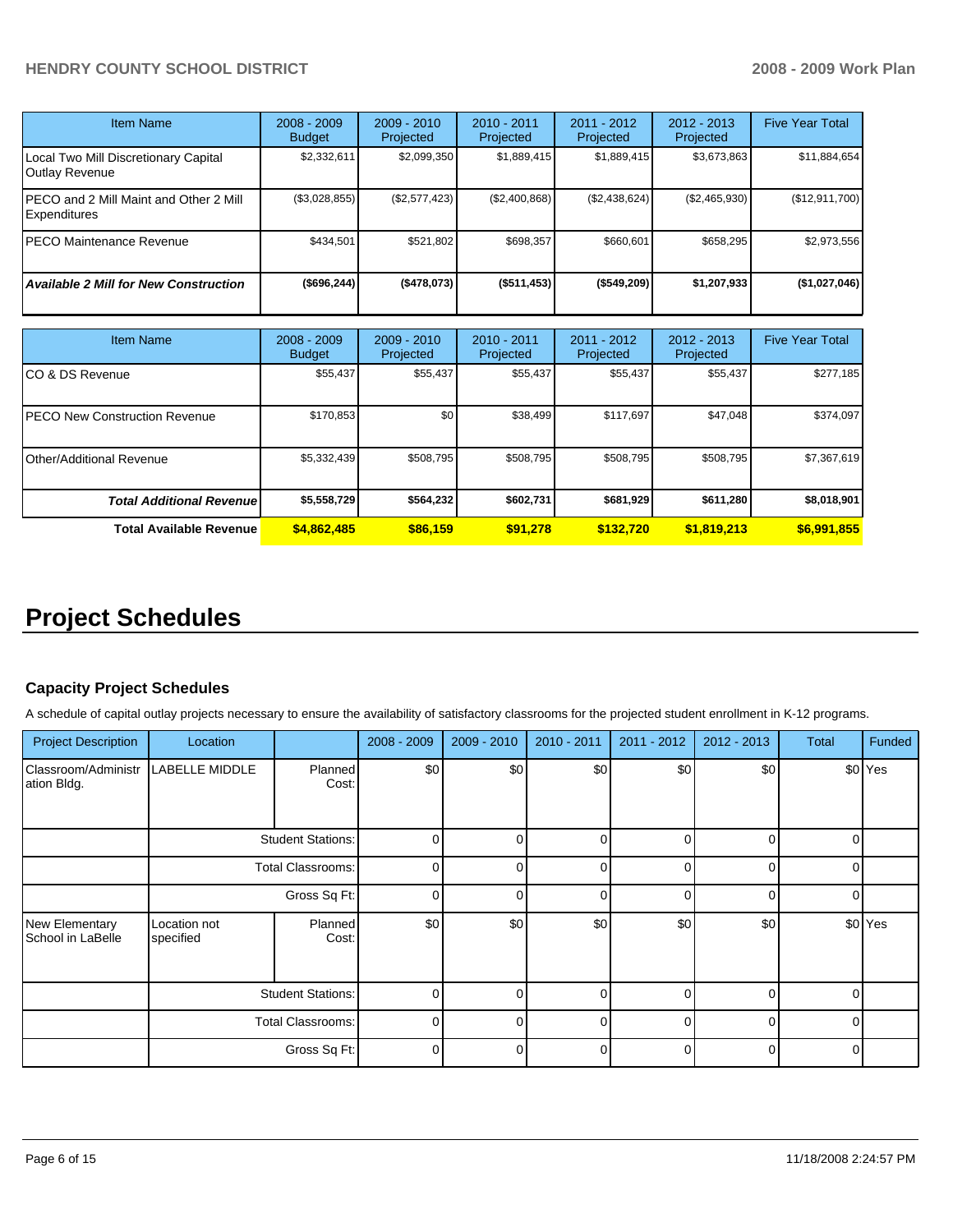| <b>Modulars</b> | <b>COUNTRY OAKS</b><br><b>ELEMENTARY</b> | Planned<br>Cost:         | \$0 | \$0 | \$0 | \$0 | \$0 |          | \$0 <sup>Yes</sup> |
|-----------------|------------------------------------------|--------------------------|-----|-----|-----|-----|-----|----------|--------------------|
|                 |                                          | <b>Student Stations:</b> |     |     |     |     |     | C        |                    |
|                 |                                          | Total Classrooms:        |     |     |     |     |     | $\Omega$ |                    |
|                 |                                          | Gross Sq Ft:             |     |     |     |     |     | ∩        |                    |
|                 |                                          | <b>Planned Cost:</b>     | \$0 | \$0 | \$0 | \$0 | \$0 | \$0      |                    |
|                 |                                          |                          |     |     |     |     |     |          |                    |
|                 |                                          | <b>Student Stations:</b> | 0   |     | 0   |     | 0   | 0        |                    |
|                 |                                          | <b>Total Classrooms:</b> | 0   |     | 0   |     | 0   | O        |                    |
|                 |                                          | Gross Sq Ft:             | ŋ   |     | 0   |     | 0   | 0        |                    |

# **Other Project Schedules**

Major renovations, remodeling, and additions of capital outlay projects that do not add capacity to schools.

Nothing reported for this section.

# **Additional Project Schedules**

Any projects that are not identified in the last approved educational plant survey.

Nothing reported for this section.

# **Non Funded Growth Management Project Schedules**

Schedule indicating which projects, due to planned development, that CANNOT be funded from current revenues projected over the next five years.

Nothing reported for this section.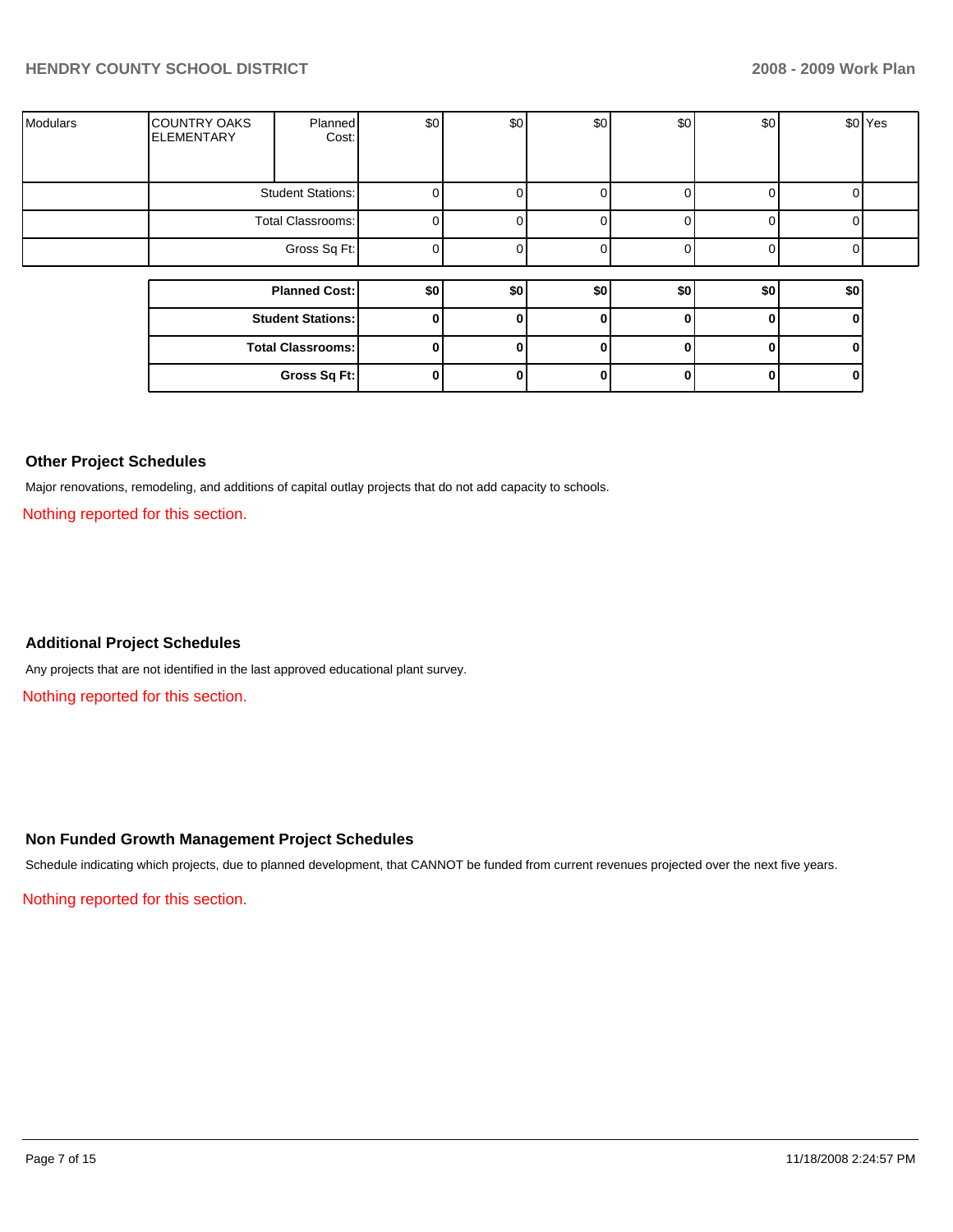# **Capacity Tracking**

| Location                                                       | $2008 -$<br>2009 Satis.<br>Stu. Sta. | Actual<br>$2008 -$<br><b>2009 FISH</b><br>Capacity | Actual<br>$2007 -$<br>2008<br><b>COFTE</b> | # Class<br>Rooms        | Actual<br>Average<br>$2008 -$<br>2009 Class<br><b>Size</b> | Actual<br>$2008 -$<br>2009<br><b>Utilization</b> | <b>New</b><br>Stu.<br>Capacity | <b>New</b><br>Rooms to<br>be<br>Added/Re<br>moved | Projected<br>$2012 -$<br>2013<br><b>COFTE</b> | Projected<br>$2012 -$<br>2013<br><b>Utilization</b> | Projected<br>$2012 -$<br>2013 Class<br><b>Size</b> |
|----------------------------------------------------------------|--------------------------------------|----------------------------------------------------|--------------------------------------------|-------------------------|------------------------------------------------------------|--------------------------------------------------|--------------------------------|---------------------------------------------------|-----------------------------------------------|-----------------------------------------------------|----------------------------------------------------|
| <b>EDWARD A</b><br><b>UPTHEGROVE</b><br><b>ELEMENTARY</b>      | 541                                  | 541                                                | 423                                        | 28                      | 15                                                         | 78.00 %                                          | $\Omega$                       | $\Omega$                                          | 264                                           | 49.00 %                                             | 9                                                  |
| <b>CLEWISTON MIDDLE</b>                                        | 1.162                                | 1,046                                              | 758                                        | 51                      | 15                                                         | 72.00 %                                          | $\Omega$                       | $\Omega$                                          | 1.202                                         | 115.00 %                                            | 24                                                 |
| LA BELLE ELEMENTARY                                            | 865                                  | 865                                                | 571                                        | 44                      | 13                                                         | 66.00 %                                          | $\Omega$                       | $\Omega$                                          | 413                                           | 48.00 %                                             | 9                                                  |
| <b>WESTSIDE</b><br><b>ELEMENTARY</b>                           | 609                                  | 609                                                | 578                                        | 34                      | 17                                                         | 95.00 %                                          | $\mathbf 0$                    | $\Omega$                                          | 414                                           | 68.00 %                                             | 12                                                 |
| <b>EASTSIDE</b><br><b>ELEMENTARY</b>                           | 780                                  | 780                                                | 600                                        | 38                      | 16                                                         | 77.00 %                                          | $\Omega$                       | $\Omega$                                          | 413                                           | 53.00 %                                             | 11                                                 |
| <b>CENTRAL ELEMENTARY</b>                                      | 780                                  | 780                                                | 571                                        | 40                      | 14                                                         | 73.00 %                                          | $\Omega$                       | $\Omega$                                          | 413                                           | 53.00 %                                             | 10                                                 |
| LA BELLE SENIOR HIGH                                           | 1,223                                | 1,101                                              | 1,088                                      | 49                      | 22                                                         | 99.00 %                                          | $\Omega$                       | $\Omega$                                          | 968                                           | 88.00 %                                             | 20                                                 |
| <b>COUNTRY OAKS</b><br><b>ELEMENTARY</b>                       | 988                                  | 988                                                | 789                                        | 53                      | 15                                                         | 80.00 %                                          | $\Omega$                       | $\Omega$                                          | 534                                           | 54.00 %                                             | 10                                                 |
| <b>CLEWISTON SENIOR</b><br><b>HIGH</b>                         | 1.010                                | 859                                                | 984                                        | 44                      | 22                                                         | 115.00 %                                         | $\Omega$                       | $\Omega$                                          | 859                                           | 100.00%                                             | 20                                                 |
| <b>LABELLE MIDDLE</b>                                          | 1,038                                | 934                                                | 736                                        | 46                      | 16 <sup>1</sup>                                            | 79.00 %                                          | $\Omega$                       | $\Omega$                                          | 1.170                                         | 125.00 %                                            | 25                                                 |
| <b>CLEWISTON YOUTH</b><br><b>DEVELOPMENT</b><br><b>ACADEMY</b> | 72                                   | 72                                                 | 48                                         | $\overline{\mathbf{4}}$ | 12                                                         | 67.00 %                                          | $\Omega$                       | $\Omega$                                          | 48                                            | 67.00 %                                             | 12                                                 |
| <b>LABELLE YOUTH</b><br><b>DEVELOPMENT</b><br><b>ACADEMY</b>   | 115                                  | 115                                                | 64                                         | 6                       | 11                                                         | 56.00 %                                          | $\Omega$                       | $\Omega$                                          | 64                                            | 56.00 %                                             | 11                                                 |
|                                                                | 9,183                                | 8,690                                              | 7,209                                      | 437                     | 16                                                         | 82.96 %                                          | 0                              | 0                                                 | 6,762                                         | 77.81 %                                             | 15                                                 |

The COFTE Projected Total (6,762) for 2012 - 2013 must match the Official Forecasted COFTE Total (6,763 ) for 2012 - 2013 before this section can be completed. In the event that the COFTE Projected Total does not match the Official forecasted COFTE, then the Balanced Projected COFTE Table should be used to balance COFTE.

| Projected COFTE for 2012 - 2013 |       |  |  |  |  |
|---------------------------------|-------|--|--|--|--|
| Elementary (PK-3)               | 2,451 |  |  |  |  |
| Middle $(4-8)$                  | 2,440 |  |  |  |  |
| High (9-12)                     | 1,871 |  |  |  |  |
|                                 | 6,763 |  |  |  |  |

| <b>Grade Level Type</b> | <b>Balanced Projected</b><br>COFTE for 2012 - 2013 |
|-------------------------|----------------------------------------------------|
| Elementary (PK-3)       |                                                    |
| Middle $(4-8)$          |                                                    |
| High (9-12)             |                                                    |
|                         | 6.762                                              |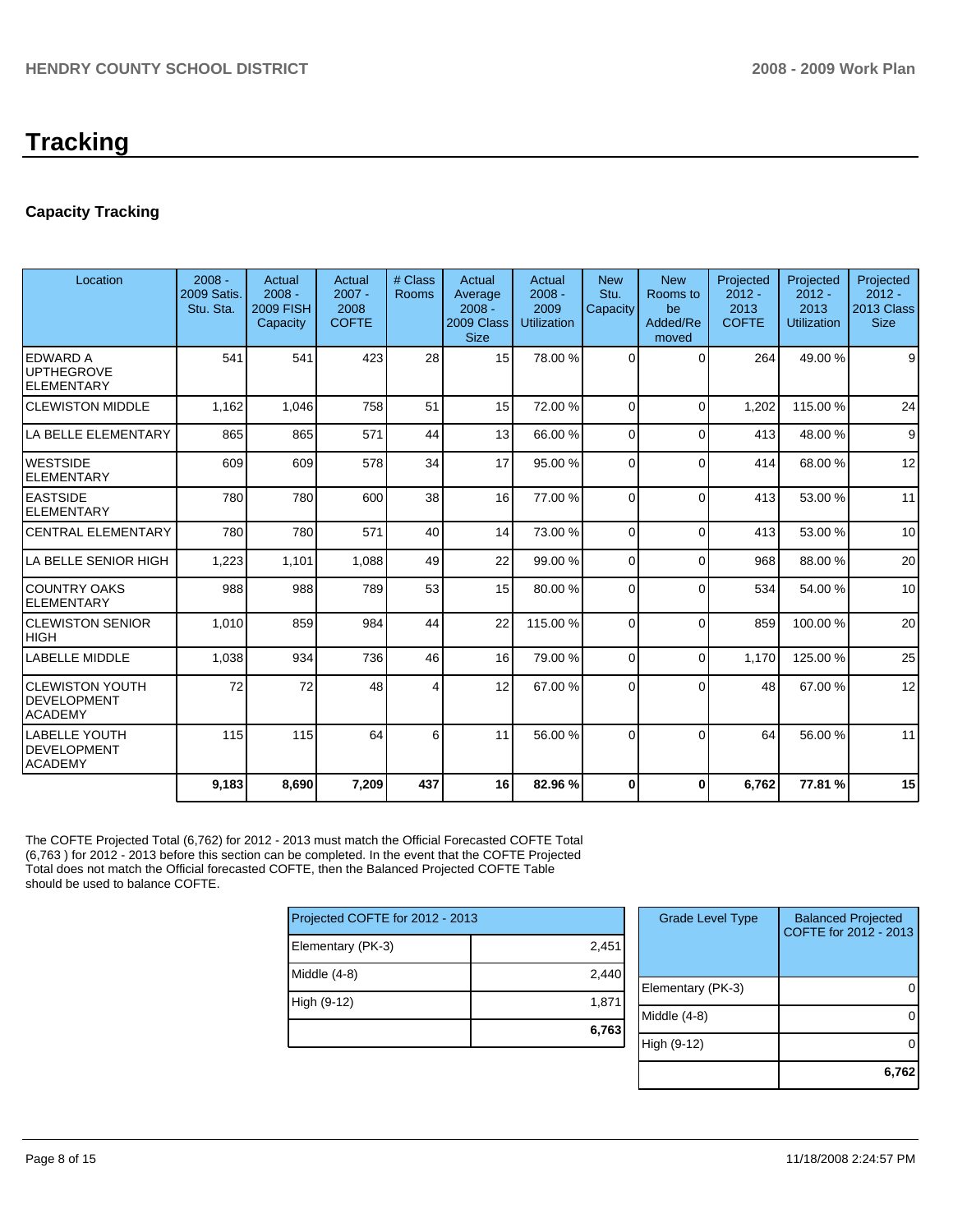#### **Relocatable Replacement**

Number of relocatable classrooms clearly identified and scheduled for replacement in the school board adopted financially feasible 5-year district work program.

| Location                               | $2008 - 2009$ | $2009 - 2010$ | 2010 - 2011 | 2011 - 2012 | $2012 - 2013$ | Year 5 Total |
|----------------------------------------|---------------|---------------|-------------|-------------|---------------|--------------|
| IEDWARD A UPTHEGROVE ELEMENTARY        |               |               |             |             |               | 2            |
| <b>ILA BELLE ELEMENTARY</b>            |               |               |             |             |               | 4            |
| <b>IWESTSIDE ELEMENTARY</b>            |               |               |             |             |               | 3            |
| <b>IEASTSIDE ELEMENTARY</b>            |               |               |             |             |               | 3            |
| ICENTRAL ELEMENTARY                    |               |               |             |             |               |              |
| ICLEWISTON SENIOR HIGH                 |               |               |             |             |               |              |
| <b>Total Relocatable Replacements:</b> |               |               |             |             |               | 14           |

# **Charter Schools Tracking**

Information regarding the use of charter schools.

Nothing reported for this section.

# **Special Purpose Classrooms Tracking**

The number of classrooms that will be used for certain special purposes in the current year, by facility and type of classroom, that the district will, 1), not use for educational purposes, and 2), the co-teaching classrooms that are not open plan classrooms and will be used for educational purposes.

| School                               | <b>School Type</b> | # of Elementary<br>K-3 Classrooms | # of Middle 4-8<br><b>Classrooms</b> | # of High $9-12$<br><b>Classrooms</b> | # of $ESE$<br><b>Classrooms</b> | # of Combo<br><b>Classrooms</b> | Total<br><b>Classrooms</b> |
|--------------------------------------|--------------------|-----------------------------------|--------------------------------------|---------------------------------------|---------------------------------|---------------------------------|----------------------------|
| <b>Total Educational Classrooms:</b> |                    |                                   |                                      |                                       |                                 |                                 | 01                         |
| School                               | <b>School Type</b> | # of Elementary<br>K-3 Classrooms | # of Middle 4-8<br><b>Classrooms</b> | # of High $9-12$<br><b>Classrooms</b> | # of $ESE$<br>Classrooms        | # of Combo<br><b>Classrooms</b> | Total<br><b>Classrooms</b> |
| <b>Total Co-Teaching Classrooms:</b> |                    |                                   |                                      | 01                                    |                                 |                                 | 01                         |

#### **Infrastructure Tracking**

**Necessary offsite infrastructure requirements resulting from expansions or new schools. This section should include infrastructure information related to capacity project schedules and other project schedules (Section 4).** 

Not Specified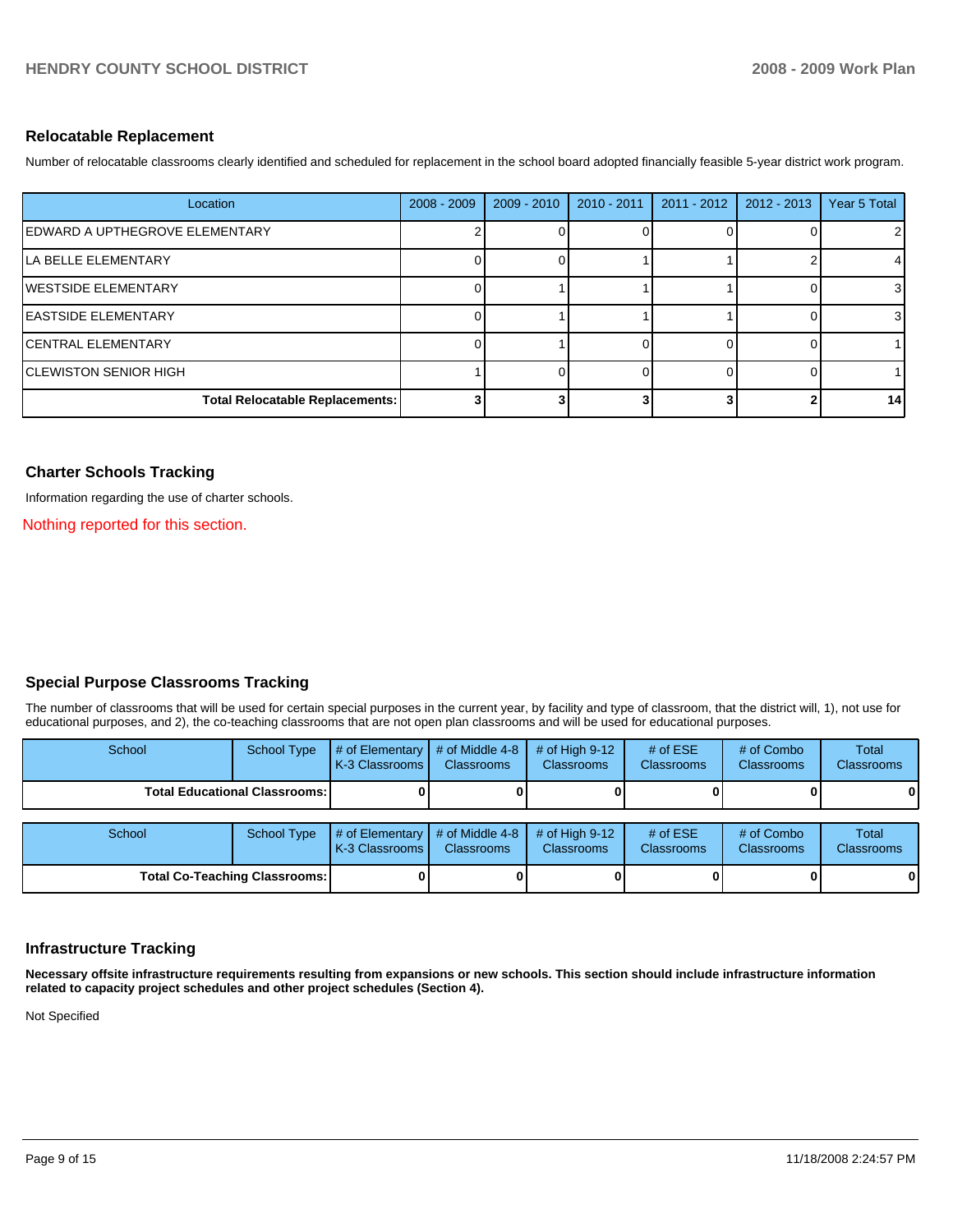**Proposed location of planned facilities, whether those locations are consistent with the comprehensive plans of all affected local governments, and recommendations for infrastructure and other improvements to land adjacent to existing facilities. Provisions of 1013.33(12), (13) and (14) and 1013.36 must be addressed for new facilities planned within the 1st three years of the plan (Section 5).** 

#### Not Specified

**Consistent with Comp Plan?** No

## **Net New Classrooms**

The number of classrooms, by grade level and type of construction, that were added during the last fiscal year.

| List the net new classrooms added in the 2007 - 2008 fiscal year.                                                                                       |                              |                            |                                |                        | List the net new classrooms to be added in the 2008 - 2009 fiscal<br>year. |                                   |                                |                        |  |
|---------------------------------------------------------------------------------------------------------------------------------------------------------|------------------------------|----------------------------|--------------------------------|------------------------|----------------------------------------------------------------------------|-----------------------------------|--------------------------------|------------------------|--|
| "Classrooms" is defined as capacity carrying classrooms that are added to increase<br>capacity to enable the district to meet the Class Size Amendment. |                              |                            |                                |                        | Totals for fiscal year 2008 - 2009 should match totals in Section 15A.     |                                   |                                |                        |  |
| Location                                                                                                                                                | $2007 - 2008$ #<br>Permanent | $2007 - 2008$ #<br>Modular | $2007 - 2008$ #<br>Relocatable | $2007 - 2008$<br>Total | $2008 - 2009$ #<br>Permanent                                               | $2008 - 2009$ #<br><b>Modular</b> | $2008 - 2009$ #<br>Relocatable | $2008 - 2009$<br>Total |  |
| Elementary (PK-3)                                                                                                                                       |                              |                            |                                |                        |                                                                            |                                   |                                | 0                      |  |
| Middle (4-8)                                                                                                                                            |                              |                            |                                |                        |                                                                            |                                   |                                | 0                      |  |
| High (9-12)                                                                                                                                             |                              |                            |                                |                        |                                                                            |                                   |                                | 0                      |  |
|                                                                                                                                                         |                              |                            |                                |                        |                                                                            |                                   |                                | 0                      |  |

#### **Relocatable Student Stations**

Number of students that will be educated in relocatable units, by school, in the current year, and the projected number of students for each of the years in the workplan.

| <b>Site</b>                               | $2008 - 2009$ | $2009 - 2010$ | $2010 - 2011$ | $2011 - 2012$ | $2012 - 2013$ | 5 Year Average |
|-------------------------------------------|---------------|---------------|---------------|---------------|---------------|----------------|
| <b>ICLEWISTON MIDDLE</b>                  | 0             |               | 0             | $\Omega$      |               | $\Omega$       |
| <b>LA BELLE ELEMENTARY</b>                | 377           | 377           | 377           | 377           | 377           | 377            |
| <b>IWESTSIDE ELEMENTARY</b>               | 115           | 115           | 115           | 115           | 115           | 115            |
| <b>IEASTSIDE ELEMENTARY</b>               | 198           | 198           | 198           | 198           | 198           | 198            |
| ICENTRAL ELEMENTARY                       | 202           | 202           | 202           | 202           | 202           | 202            |
| ILA BELLE SENIOR HIGH                     | 200           | 140           | 140           | 140           | 140           | 152            |
| <b>I</b> LABELLE MIDDLE                   | 220           | ∩             | ∩             | $\Omega$      |               | 44             |
| ICLEWISTON YOUTH DEVELOPMENT ACADEMY      | 0             | ∩             | U             | $\Omega$      |               | $\Omega$       |
| <b>ILABELLE YOUTH DEVELOPMENT ACADEMY</b> | 115           | 64            | 64            | 64            | 64            | 74             |
| lEDWARD A UPTHEGROVE ELEMENTARY           | 196           | 40            | 40            | 40            | 40            | 71             |
| COUNTRY OAKS ELEMENTARY                   | 300           | 150           | 150           | 150           | 150           | 180            |
| <b>CLEWISTON SENIOR HIGH</b>              | 110           | 40            | 40            | 40            | 40            | 54             |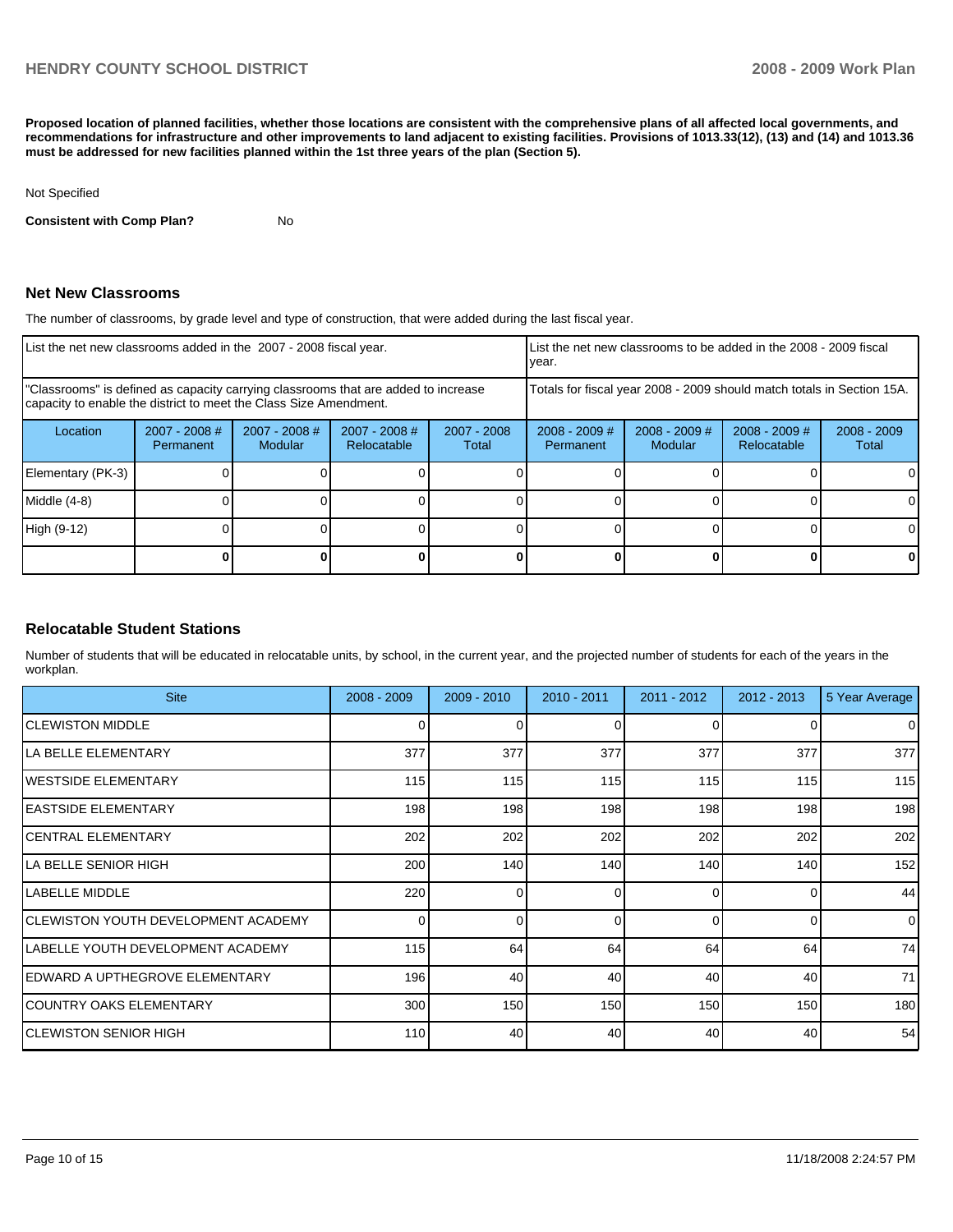# **HENDRY COUNTY SCHOOL DISTRICT 2008 - 2009 Work Plan**

| Totals for HENDRY COUNTY SCHOOL DISTRICT          |             |       |       |       |       |       |
|---------------------------------------------------|-------------|-------|-------|-------|-------|-------|
| Total students in relocatables by year.           | 2,033       | 1,326 | 1,326 | 1,326 | 1,326 | 1.467 |
| Total number of COFTE students projected by year. | 7,144       | 6,970 | 6,848 | 6,757 | 6,763 | 6.896 |
| Percent in relocatables by year.                  | <b>28 %</b> | 19 %  | 19 %  | 20%   | 20%   | 21%   |

# **Leased Facilities Tracking**

Exising leased facilities and plans for the acquisition of leased facilities, including the number of classrooms and student stations, as reported in the educational plant survey, that are planned in that location at the end of the five year workplan.

| Location                                   | # of Leased<br>Classrooms 2008 -<br>2009 | <b>FISH Student</b><br><b>Stations</b> | Owner | # of Leased<br>Classrooms 2012 -<br>2013 | <b>FISH Student</b><br><b>Stations</b> |
|--------------------------------------------|------------------------------------------|----------------------------------------|-------|------------------------------------------|----------------------------------------|
| EDWARD A UPTHEGROVE ELEMENTARY             | 0                                        | 0                                      |       | 0                                        |                                        |
| <b>CLEWISTON MIDDLE</b>                    | 0                                        | ∩                                      |       | 0                                        |                                        |
| LA BELLE ELEMENTARY                        | 0                                        | 0                                      |       | 0                                        | 0                                      |
| <b>IWESTSIDE ELEMENTARY</b>                | $\Omega$                                 | ∩                                      |       | 0                                        | $\Omega$                               |
| <b>EASTSIDE ELEMENTARY</b>                 | 0                                        | 0                                      |       | $\Omega$                                 | $\Omega$                               |
| <b>CENTRAL ELEMENTARY</b>                  | $\Omega$                                 | O                                      |       | $\Omega$                                 | $\Omega$                               |
| LA BELLE SENIOR HIGH                       | 0                                        | 0                                      |       | 0                                        | <sup>0</sup>                           |
| COUNTRY OAKS ELEMENTARY                    | 0                                        | ∩                                      |       | $\Omega$                                 | ∩                                      |
| <b>CLEWISTON SENIOR HIGH</b>               | 0                                        |                                        |       | $\Omega$                                 |                                        |
| LABELLE MIDDLE                             | $\Omega$                                 | ∩                                      |       | $\Omega$                                 | ∩                                      |
| <b>CLEWISTON YOUTH DEVELOPMENT ACADEMY</b> | 0                                        |                                        |       | $\Omega$                                 |                                        |
| <b>ILABELLE YOUTH DEVELOPMENT ACADEMY</b>  | $\Omega$                                 | ∩                                      |       | $\Omega$                                 |                                        |
|                                            | 0                                        |                                        |       | $\bf{0}$                                 |                                        |

#### **Failed Standard Relocatable Tracking**

Relocatable units currently reported by school, from FISH, and the number of relocatable units identified as 'Failed Standards'.

Nothing reported for this section.

# **Planning**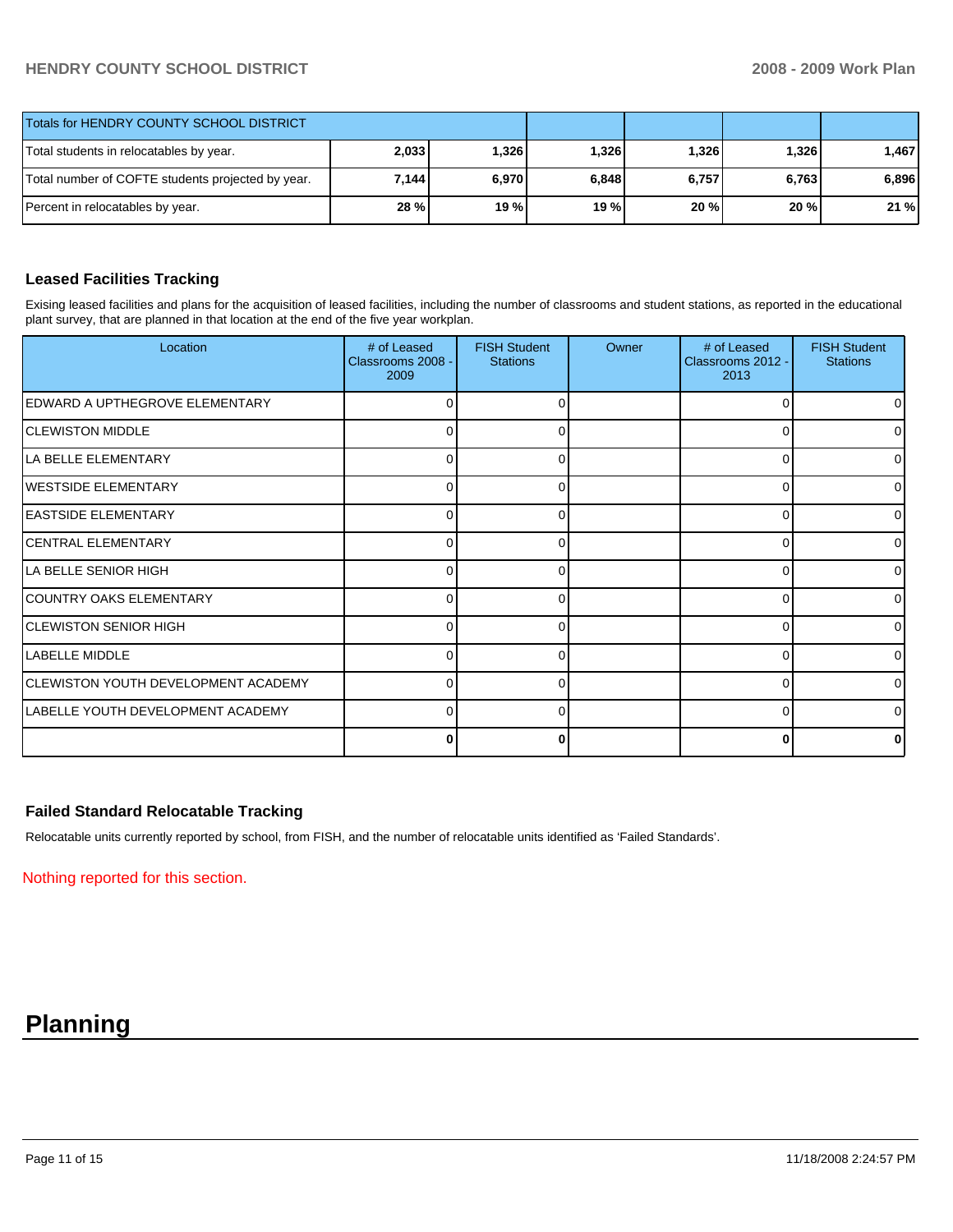# **Class Size Reduction Planning**

**Plans approved by the school board that reduce the need for permanent student stations such as acceptable school capacity levels, redistricting, busing, year-round schools, charter schools, magnet schools, public-private partnerships, multitrack scheduling, grade level organization, block scheduling, or other alternatives.** 

The district is considering redistricting,grade level reconfiguration,and block scheduling.

# **School Closure Planning**

**Plans for the closure of any school, including plans for disposition of the facility or usage of facility space, and anticipated revenues.** 

None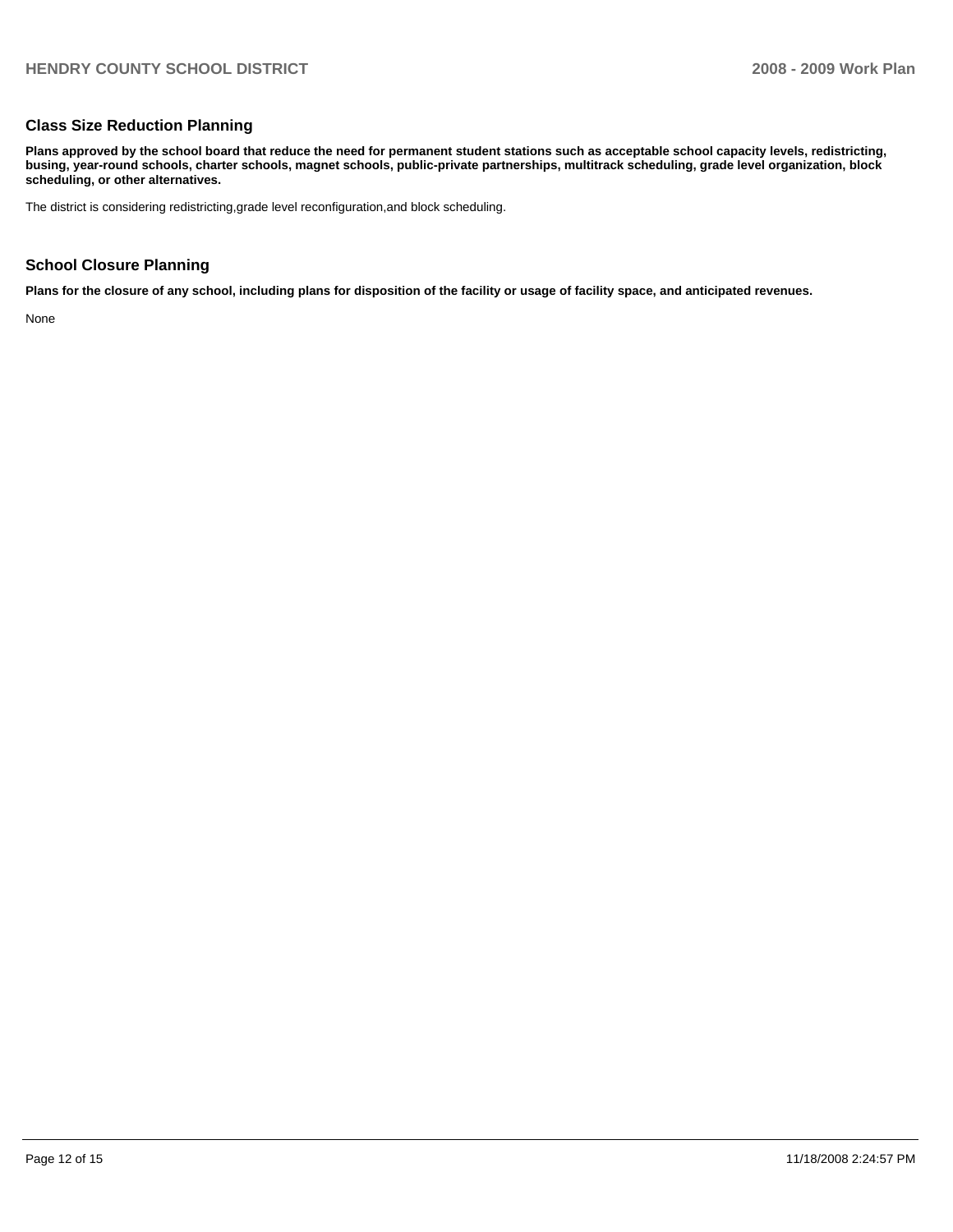# **Long Range Planning**

#### **Ten-Year Maintenance**

District projects and locations regarding the projected need for major renovation, repair, and maintenance projects within the district in years 6-10 beyond the projects plans detailed in the five years covered by the work plan.

| Project                      | 2012 - 2013 / 2017 - 2018<br><b>Projected Cost</b> |
|------------------------------|----------------------------------------------------|
| Major Maintenance and Repair | \$12,000,000                                       |
|                              | \$12,000,000                                       |

#### **Ten-Year Capacity**

Schedule of capital outlay projects projected to ensure the availability of satisfactory student stations for the projected student enrollment in K-12 programs for the future 5 years beyond the 5-year district facilities work program.

Nothing reported for this section.

# **Ten-Year Planned Utilization**

Schedule of planned capital outlay projects identifying the standard grade groupings, capacities, and planned utilization rates of future educational facilities of the district for both permanent and relocatable facilities.

| Grade Level Projections         | <b>FISH</b><br><b>Student</b><br><b>Stations</b> | <b>Actual 2007 -</b><br><b>2008 FISH</b><br>Capacity | Actual<br>$2007 -$<br>2008<br><b>COFTE</b> | Actual 2007 - 2008<br><b>Utilization</b> | Actual 2008 - 2009 / 2017 - 2018 new<br>Student Capacity to be added/removed | Projected 2017 - Projected 2017 -<br><b>2018 COFTE</b> | 2018 Utilization |
|---------------------------------|--------------------------------------------------|------------------------------------------------------|--------------------------------------------|------------------------------------------|------------------------------------------------------------------------------|--------------------------------------------------------|------------------|
| Elementary - District<br>Totals | 4,635                                            | 4,635                                                | 3,531.41                                   | 76.18 %                                  |                                                                              | 4,113                                                  | 88.74 %          |
| Middle - District Totals        | 2.200                                            | 1,980                                                | .493.24                                    | 75.40 %                                  |                                                                              | 1.614                                                  | 81.52 %          |
| High - District Totals          | 2.233                                            | 1,960                                                | 2.072.17                                   | 105.71 %                                 |                                                                              | 2.072                                                  | 105.71 %         |
| Other - ESE, etc                | 187                                              | 187                                                  | 112.20                                     | 59.89 %                                  |                                                                              | 112                                                    | 59.89 %          |
|                                 | 9.255                                            | 8,762                                                | 7.209.02                                   | 82.28 %                                  |                                                                              | 7,911                                                  | 90.29 %          |

#### **Ten-Year Infrastructure Planning**

**Proposed Location of Planned New, Remodeled, or New Additions to Facilities in 06 thru 10 out years (Section 28).** 

Nothing reported for this section.

Plans for closure of any school, including plans for disposition of the facility or usage of facility space, and anticipated revenues in the 06 thru 10 out **years (Section 29).**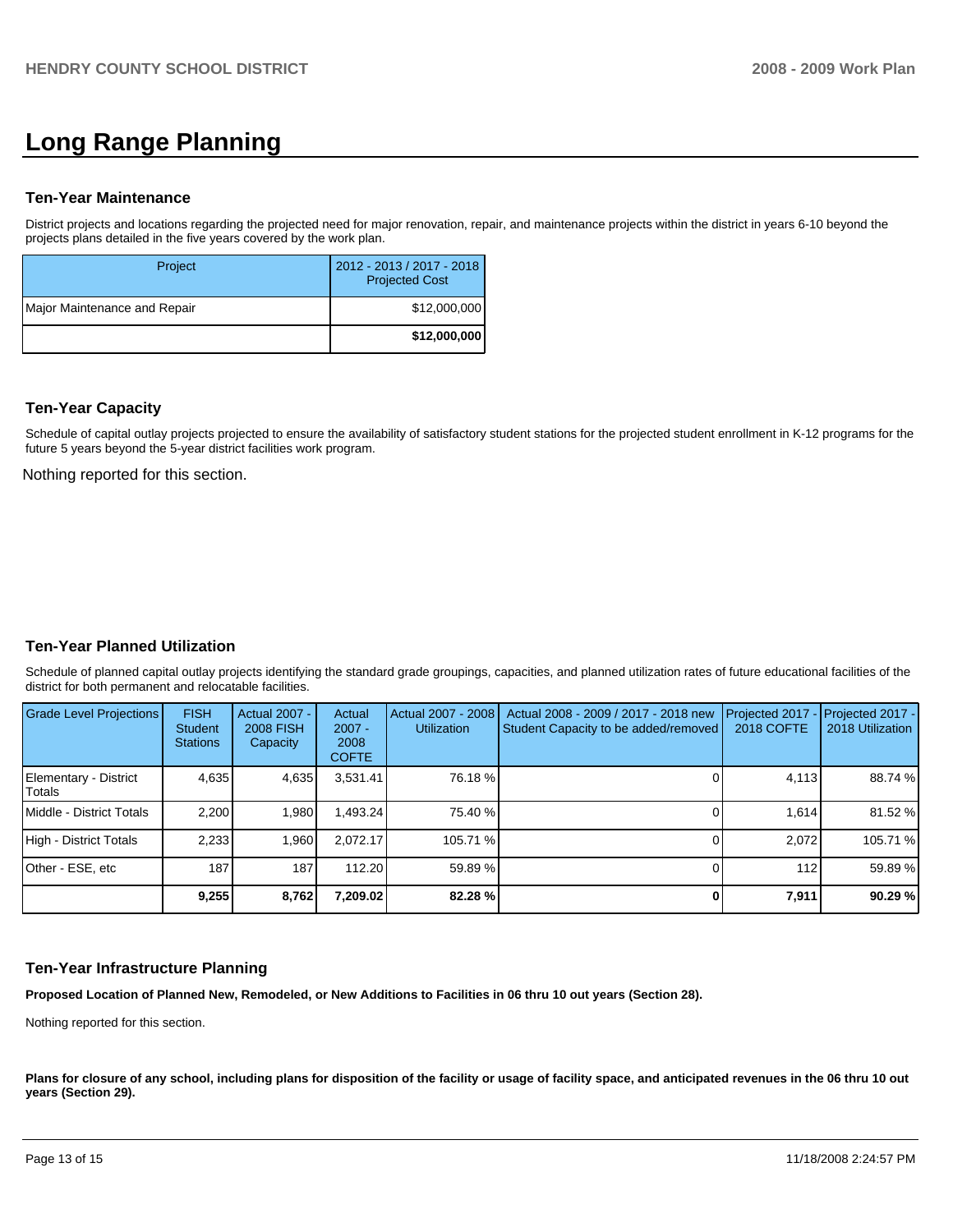Nothing reported for this section.

#### **Twenty-Year Maintenance**

District projects and locations regarding the projected need for major renovation, repair, and maintenance projects within the district in years 11-20 beyond the projects plans detailed in the five years covered by the work plan.

| Project                      | 2017 - 2018 / 2027 - 2028 Projected Cost |
|------------------------------|------------------------------------------|
| Major Maintenance and Repair | \$20,000,000                             |
|                              | \$20,000,000                             |

# **Twenty-Year Capacity**

Schedule of capital outlay projects projected to ensure the availability of satisfactory student stations for the projected student enrollment in K-12 programs for the future 11-20 years beyond the 5-year district facilities work program.

| Project         | Location, Community, Quadrant or other<br>general location | 2017 - 2018 / 2027 - 2028<br><b>Projected Cost</b> |
|-----------------|------------------------------------------------------------|----------------------------------------------------|
| New Elementary  | Clewiston                                                  | \$25,000,000                                       |
| New High School | Clewiston                                                  | \$50,000,000                                       |
|                 |                                                            | \$75,000,000                                       |

# **Twenty-Year Planned Utilization**

Schedule of planned capital outlay projects identifying the standard grade groupings, capacities, and planned utilization rates of future educational facilities of the district for both permanent and relocatable facilities.

| <b>Grade Level Projections</b>  | <b>FISH</b><br>Student<br><b>Stations</b> | <b>Actual 2007 -</b><br>2008 FISH<br>Capacity | Actual<br>$2007 -$<br>2008<br><b>COFTE</b> | Actual 2007 - 2008<br><b>Utilization</b> | Actual 2008 - 2009 / 2027 - 2028 new<br>Student Capacity to be added/removed | Projected 2027<br>2028 COFTE | Projected 2027 -<br>2028 Utilization |
|---------------------------------|-------------------------------------------|-----------------------------------------------|--------------------------------------------|------------------------------------------|------------------------------------------------------------------------------|------------------------------|--------------------------------------|
| Elementary - District<br>Totals | 4,635                                     | 4,635                                         | 3,531.41                                   | 76.18 %                                  | 1,100                                                                        | 4,663                        | 81.31 %                              |
| Middle - District Totals        | 2.200                                     | 1,980                                         | 1.493.24                                   | 75.40 %                                  | 1.183                                                                        | 2.796                        | 88.40 %                              |
| High - District Totals          | 2,233                                     | 1,960                                         | 2.072.17                                   | 105.71 %                                 | 2.400                                                                        | 4.504                        | 103.30 %                             |
| Other - ESE, etc                | 187                                       | 187                                           | 112.20                                     | 59.89 %                                  |                                                                              |                              | 0.00%                                |
|                                 | 9,255                                     | 8,762                                         | 7,209.02                                   | 82.28 %                                  | 4,683                                                                        | 11,963                       | 88.98 %                              |

#### **Twenty-Year Infrastructure Planning**

**Proposed Location of Planned New, Remodeled, or New Additions to Facilities in 11 thru 20 out years (Section 28).** 

New High School and new elementary school in Eastern or Central part of the county.